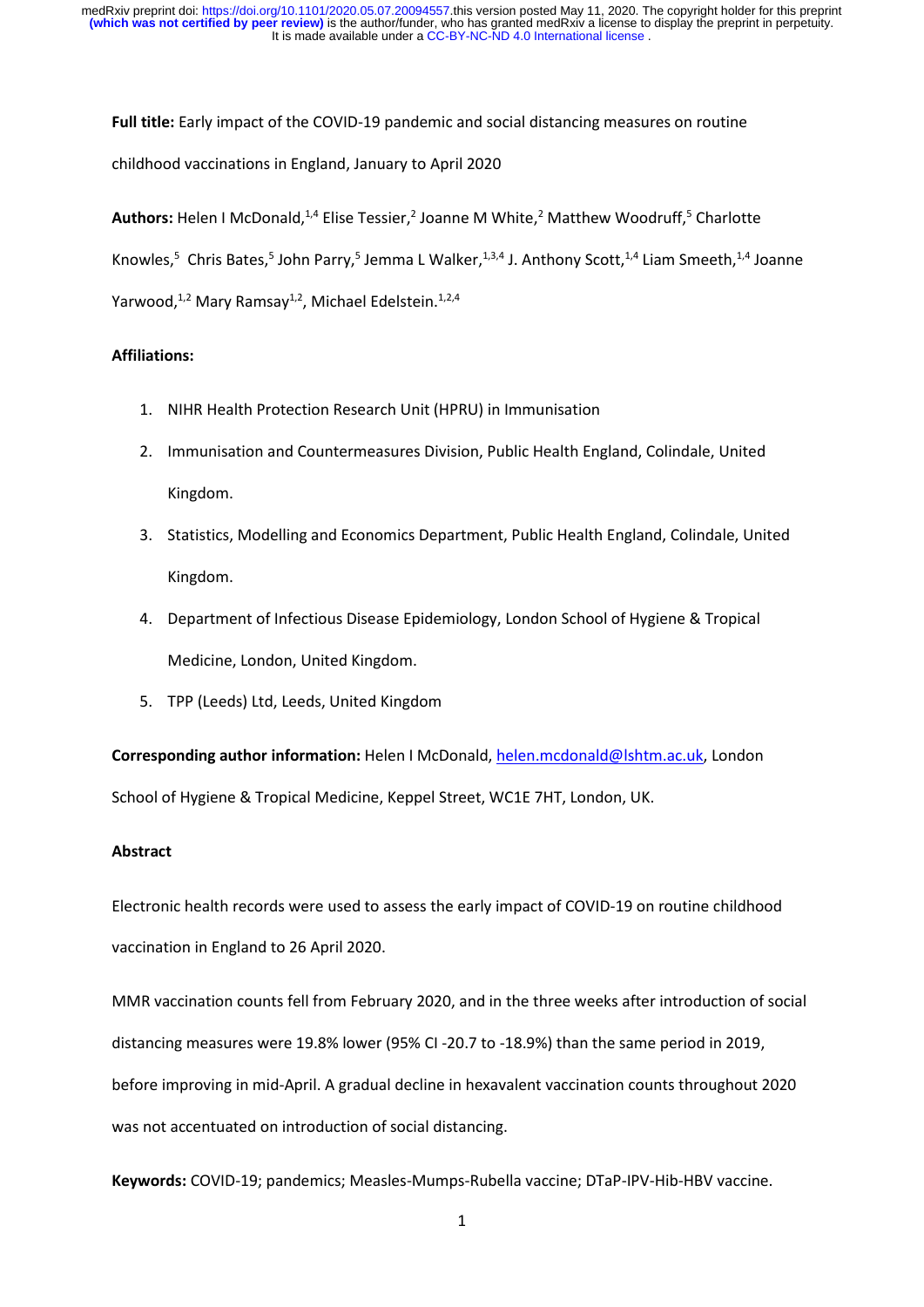Electronic patient records from primary care were analysed to investigate changes in delivery of the routine childhood vaccination programme in England during the COVID-19 outbreak to 26 April 2020.

#### **Near real-time records of routine childhood vaccinations from primary care**

Two key milestones in the routine childhood immunisation programme delivered in primary care are first universal vaccinations at 8 weeks old, which include hexavalent vaccine (against diphtheria, tetanus, pertussis, polio, *Haemophilus influenzae* type b and hepatitis B), and vaccinations at one year old, which include the first dose of MMR vaccine (against measles, mumps and rubella).(1)

Aggregated weekly counts of first hexavalent vaccinations delivered to infants under 6 months, and first MMR vaccinations delivered to children aged 12 to 18 months, were provided from TPP SystmOne for the first 17 weeks of 2019 and 2020. SystmOne is a software system which provides electronic patient records for over 2600 primary care practices in the UK and over 35 child health providers. Data were anonymous throughout, having been extracted as aggregated weekly counts grouped by local Clinical Commissioning Group for population level data checks.

To minimise changes in denominator, only providers active in SystmOne since 2018 contributed to the dataset. The majority of vaccinations entered into SystmOne are entered by general practices in real time (over 70% in 2019). However, vaccinations delivered in general practices which use other patient record software may be recorded at a delay into the SystmOne integrated patient record by local Child Health systems. To distinguish changes in vaccine delivery from lags in data recording, only vaccinations recorded on the same day as they were delivered were included.

The dataset included 69,568 hexavalent doses delivered in 2019, and 67,116 in 2020; and 68,849 MMR doses delivered in 2019, and 66,301 in 2020.

#### **How did vaccination counts change during the COVID-19 outbreak?**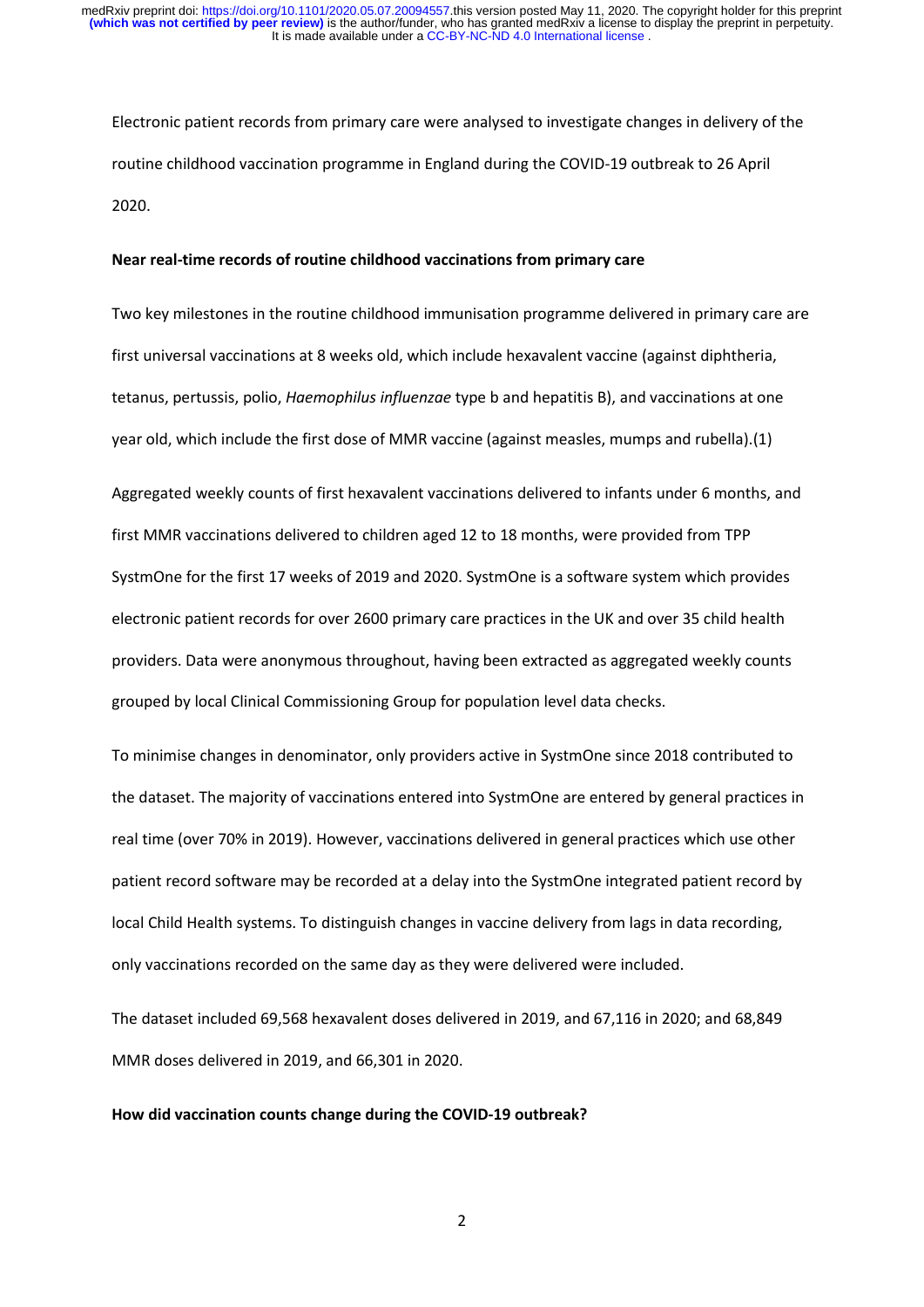Hexavalent vaccination counts followed a similar pattern in 2020 to 2019, varying week-by-week, (particularly low counts in week 1 are likely explained by the national bank holiday and school holidays) (**Figure 1**). MMR vaccination counts also followed a similar pattern in 2020 until week 11, when they fell sharply and remained low for several weeks before rising again in weeks 16 and 17.

#### **Figure 1: Hexavalent and MMR weekly vaccination counts in 2019 and 2020**

The percent change in vaccinations counts in 2020 compared to 2019 varied over the course of the COVID-19 outbreak (**Table 1**). Social distancing was a topic of public discussion in England from at least early March.(2) Prior to this, in weeks 1 to 9, hexavalent vaccination was 5.8% lower (95% CI - 6.0 to -5.5%) and MMR vaccination 1.0% lower (95% CI -1.1 to -0.9%) in 2020 compared to 2019. On 12 March the UK government advised that anyone with a new continuous cough or a fever should self-isolate for seven days. In weeks 10 to 12 of 2020, hexavalent vaccination was 4.4% lower (95% CI -4.8 to -4.0%) and MMR vaccination 7.2% lower (95% CI -7.7 to -6.7%) than in 2019. Full social distancing measures were introduced on 20 March.(3) In the subsequent three weeks (weeks 13 to 15), hexavalent vaccination was 6.7% lower (95% CI -7.1 to -6.2%) and MMR vaccination 19.8% lower (95% CI -20.7 to -18.9%) than in 2019. In contrast, vaccination counts in 2020 were higher in weeks 16 and 17 of 2020 than for the same weeks in 2019, for both vaccines.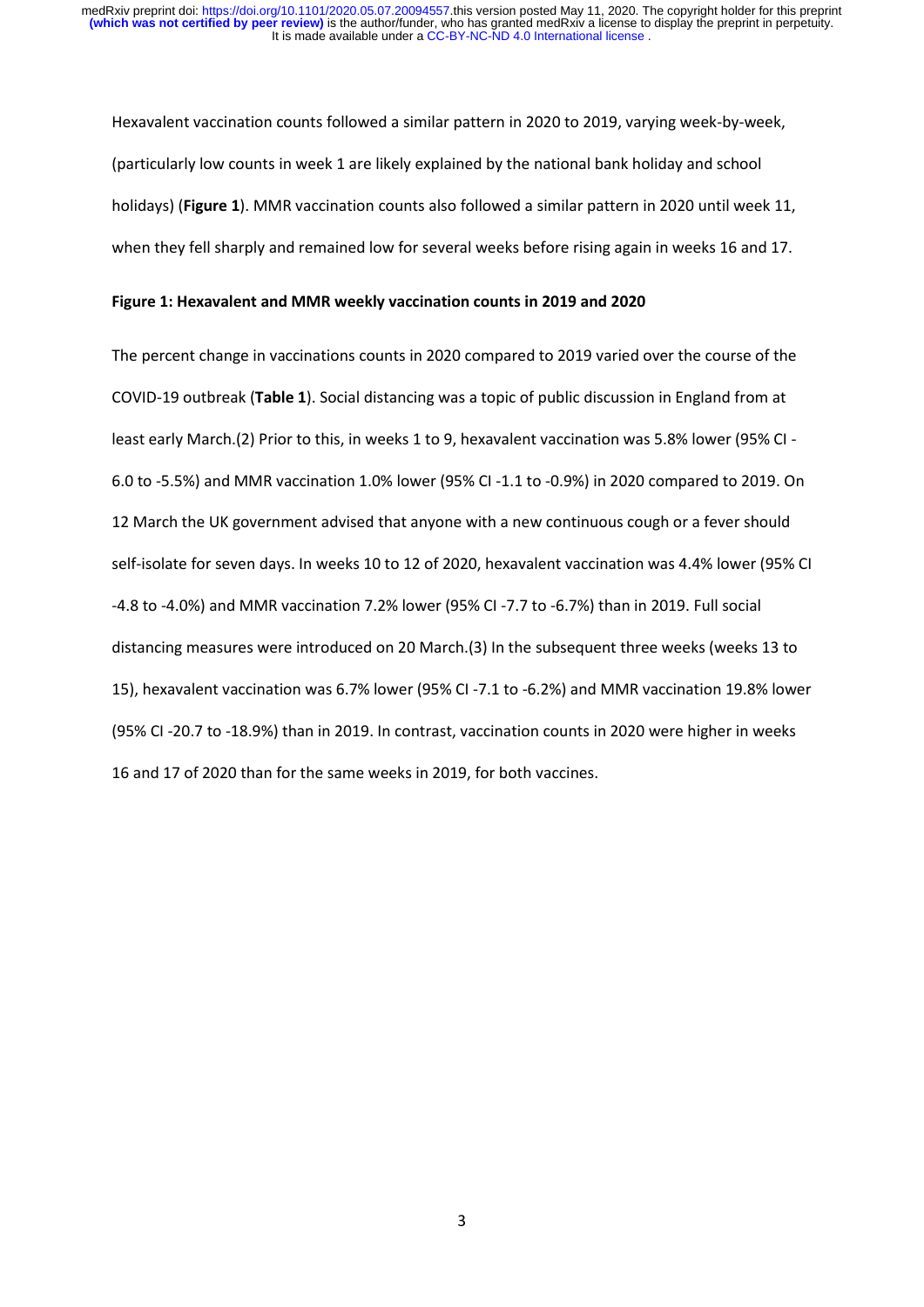| <b>Week</b>    | <b>Hexavalent 1</b> |        |                             | MMR <sub>1</sub> |        |                                |
|----------------|---------------------|--------|-----------------------------|------------------|--------|--------------------------------|
|                | 2019                | 2020   | <b>Percent change</b>       | 2019             | 2020   | Percent change                 |
|                | n                   | n      | % (95% CI)                  | n                | n      | % (95% CI)                     |
| $\mathbf{1}$   | 3,193               | 1,835  | -42.5 (-45.2 to -39.8)      | 2,564            | 1,515  | -40.9 (-43.9 to -38.0)         |
| $\overline{2}$ | 5,447               | 5,441  | $-0.1$ ( $-0.2$ to $0.0$ )  | 5,098            | 4,935  | $-3.2$ ( $-3.7$ to $-2.7$ )    |
| 3              | 4,720               | 4,591  | $-2.7$ ( $-3.2$ to $-2.3$ ) | 5,005            | 5,170  | 3.3 (2.8 to 3.8)               |
| $\overline{4}$ | 4,426               | 4,418  | $-0.2$ ( $-0.3$ to $-0.1$ ) | 4,893            | 5,246  | 7.2 (6.5 to 8.0)               |
| 5              | 4,185               | 4,134  | $-1.2$ ( $-1.6$ to $-0.9$ ) | 4,292            | 4,445  | 3.6 (3.0 to 4.1)               |
| 6              | 4,168               | 3,895  | $-6.5$ ( $-7.4$ to $-5.7$ ) | 3,988            | 4,029  | 1.0 (0.7 to 1.3)               |
| 7              | 4,229               | 4,114  | $-2.7$ ( $-3.2$ to $-2.2$ ) | 3,940            | 3,920  | $-0.5$ ( $-0.7$ to 1.3)        |
| 8              | 3,676               | 3,497  | $-4.9$ ( $-5.6$ to $-4.1$ ) | 3,839            | 3,943  | 2.7 (2.1 to 3.2)               |
| 9              | 4,051               | 3,974  | $-1.9$ ( $-2.3$ to $-1.5$ ) | 4,241            | 4,278  | $0.9$ (0.6 to 1.2)             |
| 10             | 4,151               | 4,075  | $-1.8$ ( $-2.2$ to $-1.4$ ) | 4,262            | 4,057  | $-4.8$ ( $-5.5$ to $-4.1$ )    |
| 11             | 4,180               | 3,981  | $-4.8$ ( $-5.4$ to $-4.1$ ) | 4,010            | 3,906  | $-2.6$ ( $-3.1$ to $-2.1$ )    |
| 12             | 3,967               | 3,704  | $-6.6$ ( $-7.5$ to $-5.8$ ) | 3,905            | 3,332  | $-14.7$ ( $-16.0$ to $-13.4$ ) |
| 13             | 3,855               | 3,657  | $-5.1$ ( $-5.9$ to $-4.4$ ) | 3,990            | 3,024  | -24.2 (-25.9 to -22.5)         |
| 14             | 4,039               | 3,882  | $-3.9$ ( $-4.5$ to $-3.3$ ) | 4079             | 3,345  | $-18.0$ ( $-19.4$ to $-16.6$ ) |
| 15             | 4,030               | 3,591  | -10.9 (-12.0 to -9.8)       | 3975             | 3,290  | -17.2 (-18.6 to -15.8)         |
| 16             | 3,469               | 3,912  | 12.8 (11.7 to 13.9)         | 3227             | 3,356  | 4.0 (3.3 to 4.7)               |
| 17             | 3,784               | 4,415  | 16.7 (15.5 to 17.9)         | 3,541            | 4,510  | 27.4 (25.9 to 28.8)            |
| Total          | 69,568              | 67,116 | $-3.5$ ( $-3.7$ to $-3.4$ ) | 65,341           | 61,832 | $-3.7$ ( $-3.8$ to $-3.6$ )    |

#### **Table 1: Hexavalent and MMR vaccination counts in 2020 compared to 2019, by week**

Trends over time in the percent change of vaccination counts in 2020 compared to 2019 were modelled using Joinpoint regression (v4.8.0.0), which finds the best fit for points of change in trend.(4) For hexavalent vaccination, this suggested a general decrease in vaccination over 2020 compared to 2019, which did not accentuate on introduction of social distancing, but reversed in week 15, with a percent increase in weeks 16 and 17 of 2020 compared to 2019 (**Figure 2**). The percent change of MMR doses delivered in 2020 compared to 2019 was steady until week 9, but then decreased steeply to a low point of -24.2% (95% CI -25.9 to -22.5%) in week 13 before also reversing, with a percent increase in weeks 16 and 17 of 2020 compared to 2019 (**Figure 2**).

**Figure 2: Percent change in hexavalent and MMR vaccination in 2020 compared to 2019, by week\*** \* Week 1 excluded, as the New Year's Bank Holiday in week 1 fell on a Tuesday of in 2019 and Wednesday in 2020.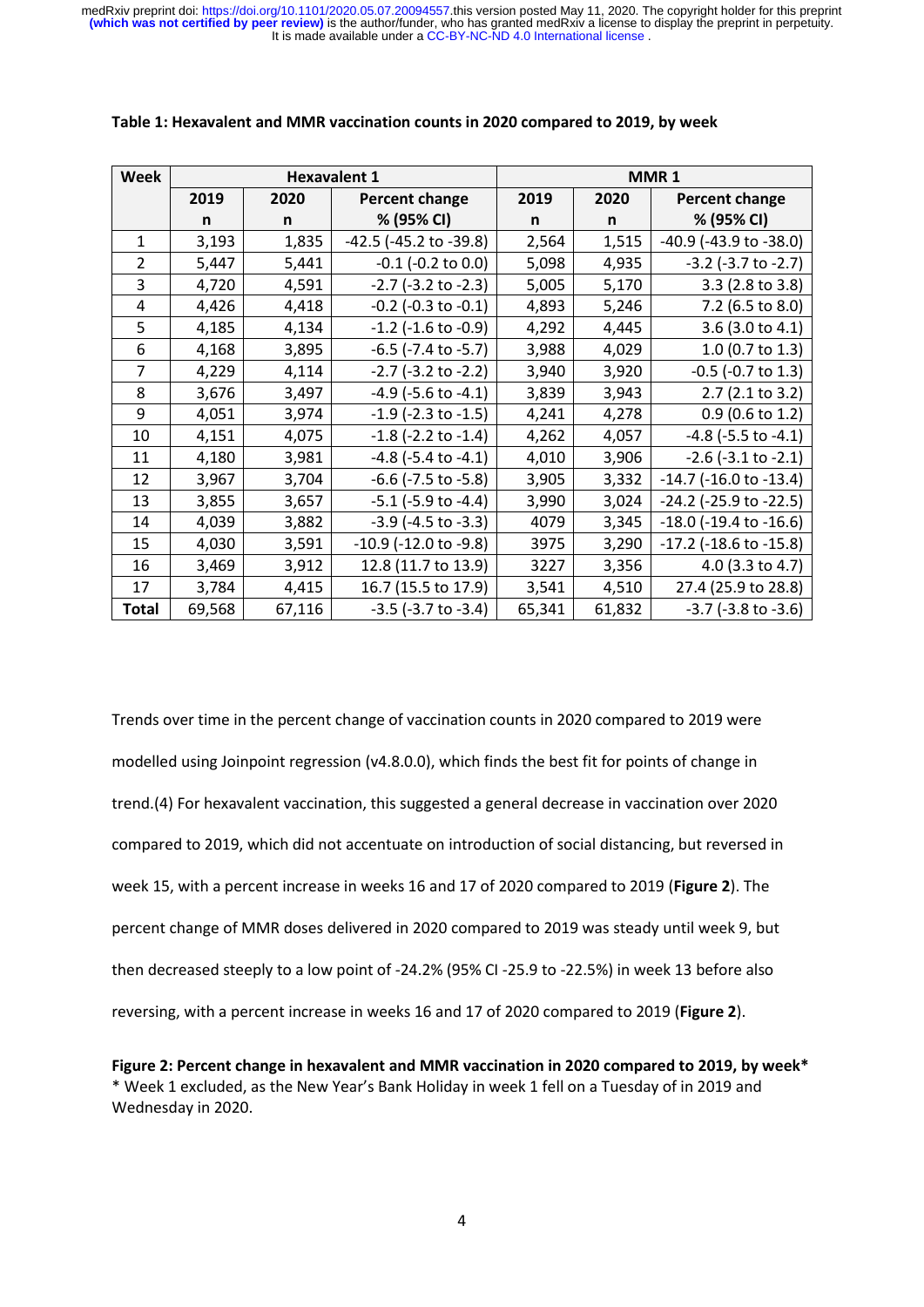#### **How did changes in vaccination counts vary geographically?**

In the three weeks following introduction of social distancing measures (weeks 13-15), the percent change in hexavalent vaccination in 2020 compared to 2019 varied by region, ranging from increases of 17.4% (95% CI 12.4 to 22.4%) in Cheshire and Merseyside to falls of more than 10% in Greater Manchester, London, the West Midlands and Yorkshire and the Humber. In contrast, MMR vaccination during weeks 13 to 15 was lower in 2020 than 2019 for all regions. The size of the percent decrease varied, with the greatest falls in London (-42.5%, 95%CI -48.2 to 36.9), Greater Manchester (-42.5%, 95%CI -55.4 to -29.7), and the West Midlands (-29.1%, 95%CI -34.8 to -23.3). By week 17 of 2020, the percent change in vaccination counts in 2020 compared to 2019 had improved in all regions, but only two regions had reached the cumulative vaccination count seen in week 17 of 2019.

#### **Discussion**

MMR vaccination started falling in 2020 before introduction of social distancing measures. In the first three weeks of social distancing, MMR vaccination counts were 19.8% lower (95% CI -20.7 to - 18.9%) than for the same period in 2019. There were signs of a recovery by mid-late April. There was a general decrease in hexavalent vaccinations delivered in 2020 compared to 2019, but no evidence of an increase in the rate of decline with the introduction of social distancing measures.

One plausible explanation is that COVID-19 messaging about staying home initially overwhelmed the message that the immunisation programme was to remain operating as usual. In England, this appears to have affected MMR vaccination more than primary infant vaccinations. The message to continue routine immunisation programmes became more visible when the Joint Committee for Immunisation and Vaccination published a statement on 17 April.(5) The relative increase in week 16 of 2020 compared to 2019 could partly be attributed to a low vaccination count in 2019 (coinciding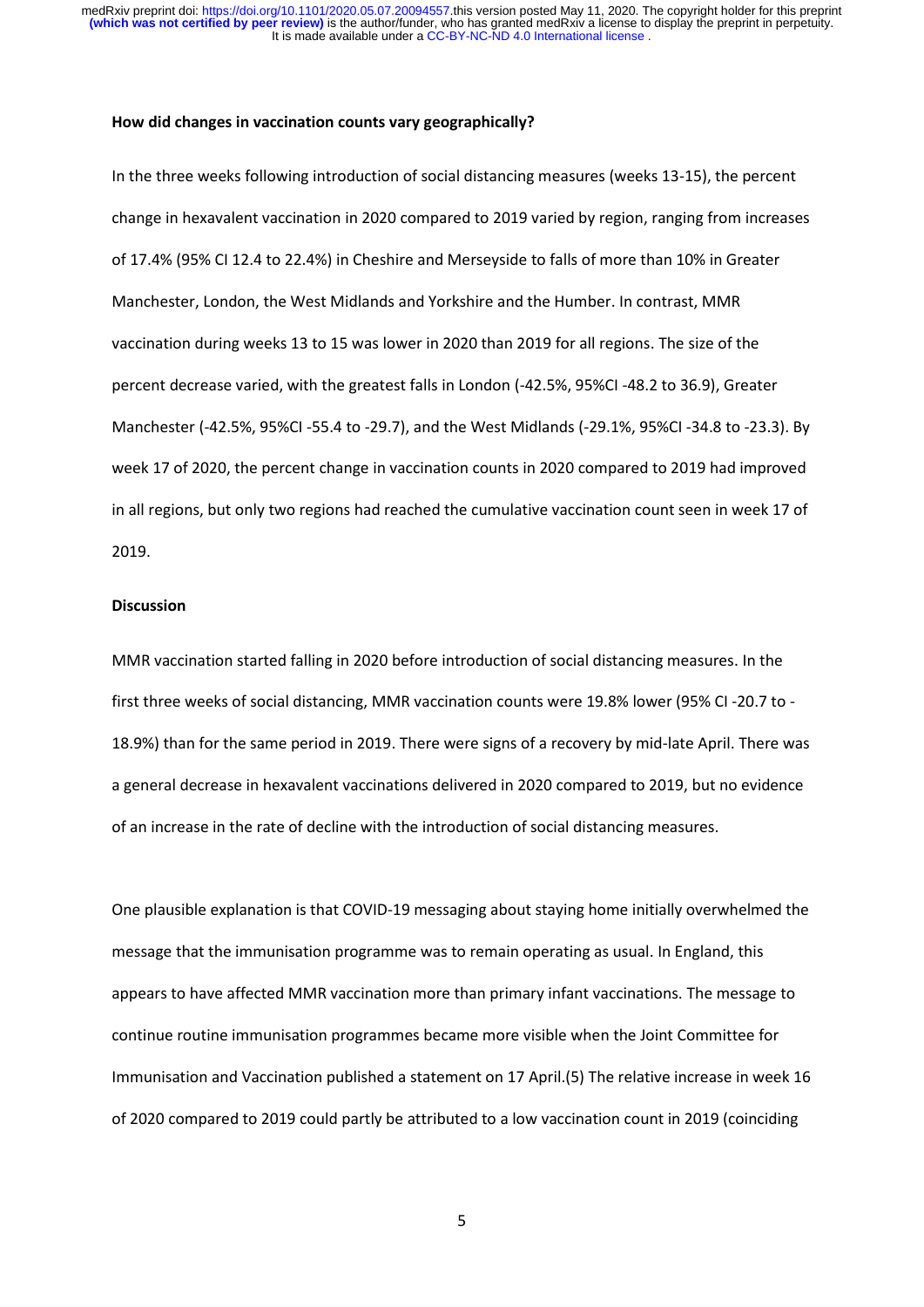with national holidays). However, a percent increase was also observed in week 17. This is promising for an early recovery in vaccination delivery, but will need monitoring to ensure it is sustained.

The greatest percent decrease in MMR vaccination was seen in London, which had a high early burden of COVID-19. However, decreases in MMR vaccination were also seen in regions with a low incidence of COVID-19 infection during this period, suggesting that the changes were not solely due to COVID-19 infection burden. SystmOne use varies regionally but it is unlikely that software system choice would result in vaccination counts being unrepresentative within regions.(6) Regional variation might also be explained by local communications, which may have mitigated the fall in some areas.

A limitation of this analysis is that changing counts of vaccinations delivered could be driven by numbers of eligible infants, rather than vaccine coverage. Decreasing birth rates may plausibly explain the gradually falling hexavalent vaccination counts,(7) and migration could play a role too, but these cannot explain the size and timing of the changes in MMR vaccination. Deferral of data entry could explain some decrease in real-time vaccination counts, but not the subsequent increase.

It is vital that routine childhood vaccinations continue, particularly for diseases such as measles for which a high coverage is required to prevent outbreaks.(5, 8) Decreased vaccine counts have also been reported in other high-income countries,(9, 10) and the Regional Office for Europe of the World Health Organization has advised that routine immunization services should continue to aim for high population immunity.(11) Countries will require immunisation recovery plans with innovative approaches to delivery that maintain social distancing requirements. Vaccinations usually delivered in schools and affected by school closures will also require catch-up programmes. Continuous and timely assessment of vaccine coverage will be required to respond to potentially volatile changes during the COVID-19 pandemic.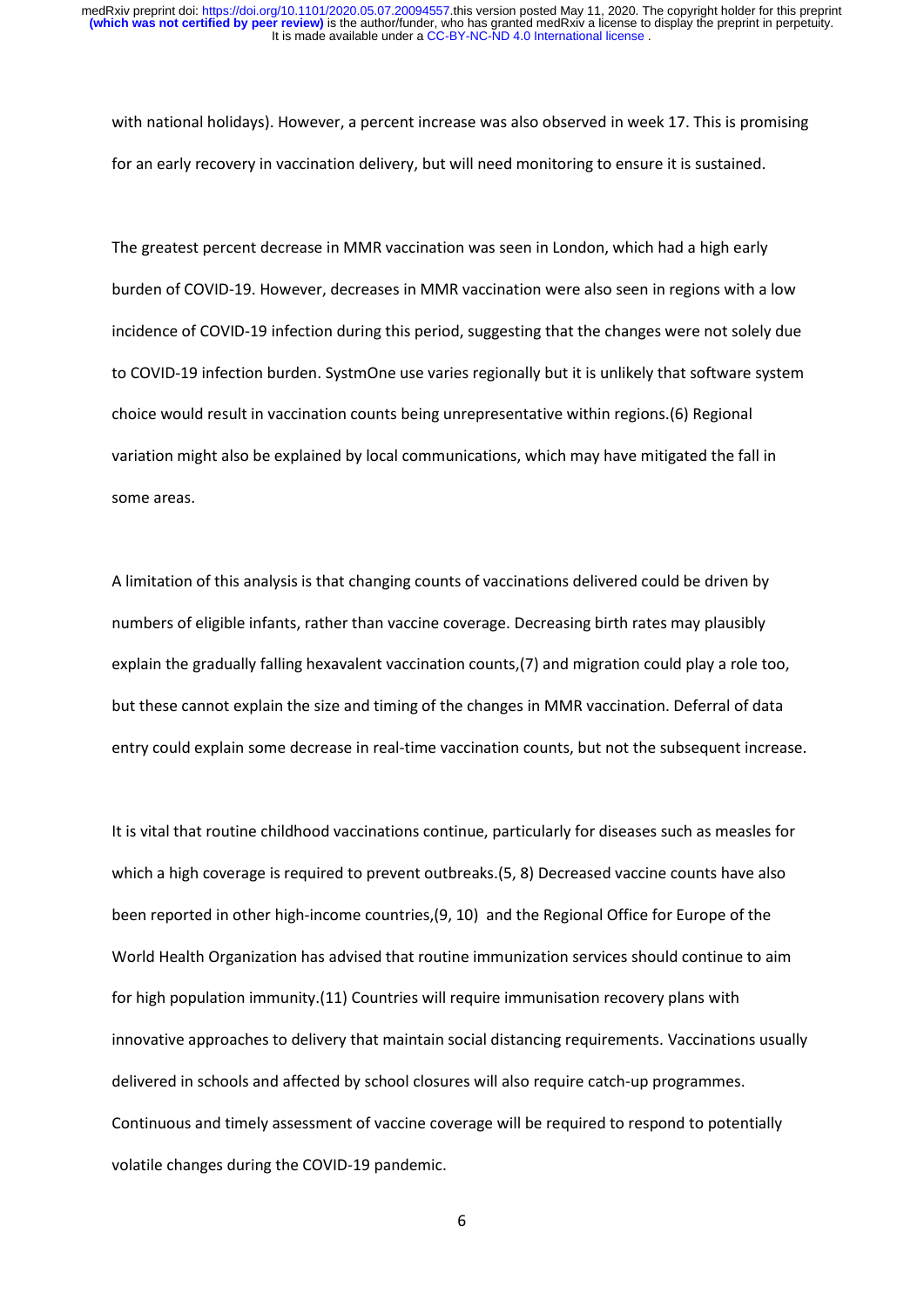**Ethics approval:** This analysis was conducted as part of public health usual practice, and was not conducted for research. Ethics approval was therefore not sought.

#### **Conflict of interest statement**

All authors have completed the ICMJE uniform disclosure form at www.icmje.org/coi\_disclosure.pdf and declare: HIM, JLW, JAS, LS and MR had financial support from the National Institute for Health Research (NIHR) Health Protection Research Unit (HPRU) in Immunisation for the submitted work; Public Health England Immunisation and Countermeasures Division has provided vaccine manufacturers with post-marketing surveillance reports on vaccine-preventable infection which the companies are required to submit to the UK Licensing Authority in compliance with their Risk Management Strategy, and a cost recovery charge is made for these reports; no other relationships or activities that could appear to have influenced the submitted work.

#### **Funding statement**

The research was funded by the National Institute for Health Research (NIHR) Health Protection Research Unit (HPRU) in Immunisation at the London School of Hygiene and Tropical Medicine in partnership with Public Health England (PHE). The views expressed are those of the authors and not necessarily those of the NHS, the NIHR, the Department of Health and Social Care, or PHE.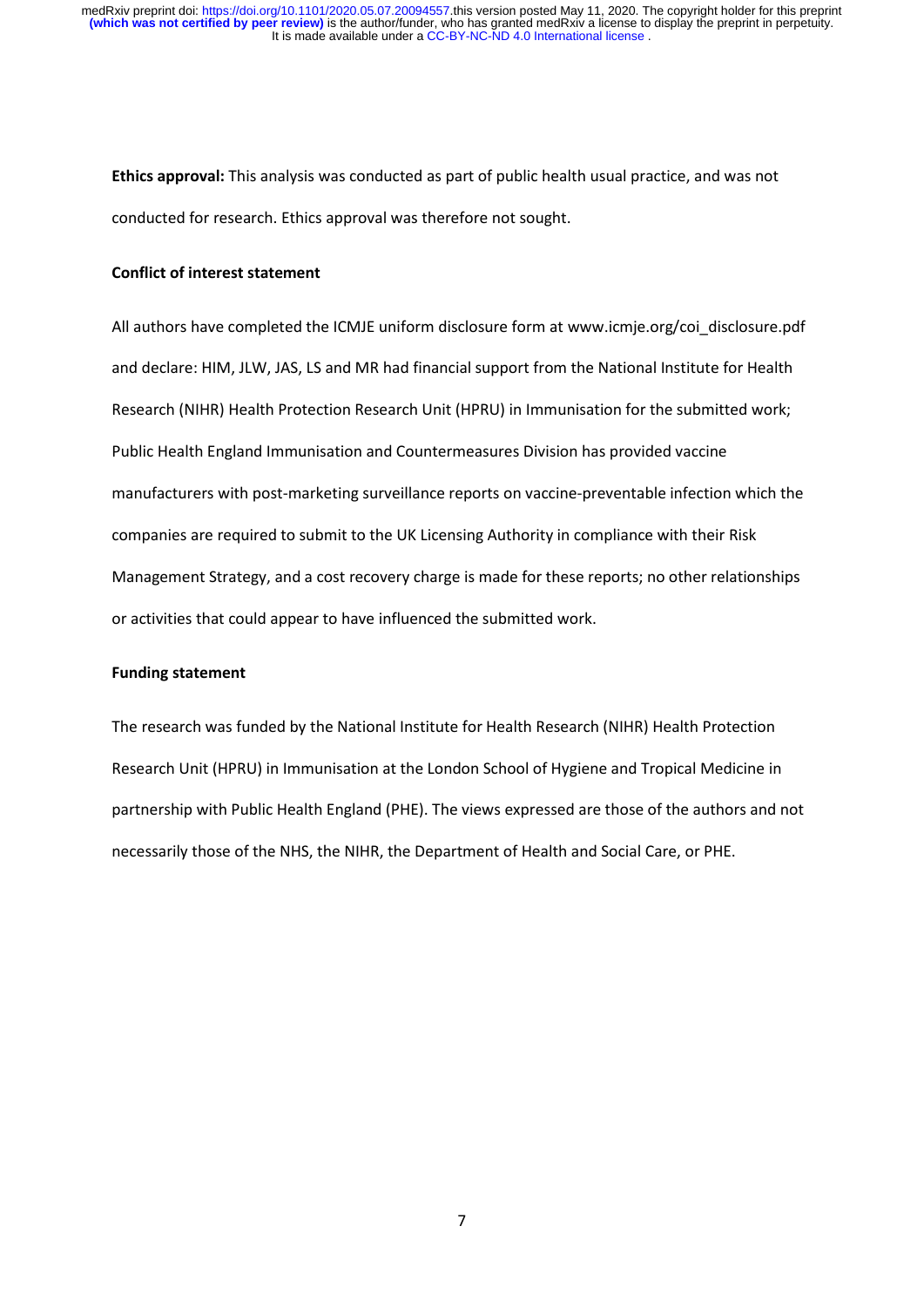It is made available under a [CC-BY-NC-ND 4.0 International license](http://creativecommons.org/licenses/by-nc-nd/4.0/) . **(which was not certified by peer review)** is the author/funder, who has granted medRxiv a license to display the preprint in perpetuity. medRxiv preprint doi: [https://doi.org/10.1101/2020.05.07.20094557.](https://doi.org/10.1101/2020.05.07.20094557)this version posted May 11, 2020. The copyright holder for this preprint

## **References**

1. Public Health England. Immunisation against Infectious Disease (the Green Book). Chapter 11: UK Immunisation Schedule.: PHE Publications gateway number 2019219.; 2016. Available from: [https://www.gov.uk/government/publications/immunisation-schedule-the-green-book-chapter-11.](https://www.gov.uk/government/publications/immunisation-schedule-the-green-book-chapter-11)

2. Public Health England. Coronavirus (COVID-19): What is social distancing? 2020 [updated 4 March 2020]. Available from: [https://publichealthmatters.blog.gov.uk/2020/03/04/coronavirus](https://publichealthmatters.blog.gov.uk/2020/03/04/coronavirus-covid-19-what-is-social-distancing/)[covid-19-what-is-social-distancing/.](https://publichealthmatters.blog.gov.uk/2020/03/04/coronavirus-covid-19-what-is-social-distancing/)

3. Public Health England. Guidance on social distancing for everyone in the UK (23 March 2020 update) 2020. Available from[: https://www.gov.uk/government/publications/covid-19-guidance-on](https://www.gov.uk/government/publications/covid-19-guidance-on-social-distancing-and-for-vulnerable-people/guidance-on-social-distancing-for-everyone-in-the-uk-and-protecting-older-people-and-vulnerable-adults)[social-distancing-and-for-vulnerable-people/guidance-on-social-distancing-for-everyone-in-the-uk](https://www.gov.uk/government/publications/covid-19-guidance-on-social-distancing-and-for-vulnerable-people/guidance-on-social-distancing-for-everyone-in-the-uk-and-protecting-older-people-and-vulnerable-adults)[and-protecting-older-people-and-vulnerable-adults.](https://www.gov.uk/government/publications/covid-19-guidance-on-social-distancing-and-for-vulnerable-people/guidance-on-social-distancing-for-everyone-in-the-uk-and-protecting-older-people-and-vulnerable-adults)

4. Kim HJ, Fay MP, Feuer EJ, Midthune DN. Permutation tests for joinpoint regression with applications to cancer rates. Statistics in Medicine 2000;19:335-51.

5. Public Health England. Statement from JCVI on immunisation prioritisation: Public Health England; 2020. Available from: [https://www.gov.uk/government/publications/jcvi-statement-on](https://www.gov.uk/government/publications/jcvi-statement-on-immunisation-prioritisation/statement-from-jcvi-on-immunisation-prioritisation)[immunisation-prioritisation/statement-from-jcvi-on-immunisation-prioritisation.](https://www.gov.uk/government/publications/jcvi-statement-on-immunisation-prioritisation/statement-from-jcvi-on-immunisation-prioritisation)

6. Kontopantelis E, Stevens RJ, Helms PJ, Edwards D, Doran T, Ashcroft DM. Spatial distribution of clinical computer systems in primary care in England in 2016 and implications for primary care electronic medical record databases: a cross-sectional population study. BMJ Open. 2018;8(2):e020738.

7. Office for National Statistics. Births in England and Wales: 20182019. Available from: [https://www.ons.gov.uk/peoplepopulationandcommunity/birthsdeathsandmarriages/livebirths/bull](https://www.ons.gov.uk/peoplepopulationandcommunity/birthsdeathsandmarriages/livebirths/bulletins/birthsummarytablesenglandandwales/2018) [etins/birthsummarytablesenglandandwales/2018.](https://www.ons.gov.uk/peoplepopulationandcommunity/birthsdeathsandmarriages/livebirths/bulletins/birthsummarytablesenglandandwales/2018)

8. Funk S, Knapp JK, Lebo E, Reef SE, Dabbagh AJ, Kretsinger K, et al. Combining serological and contact data to derive target immunity levels for achieving and maintaining measles elimination. BMC Med. 2019;17(1):180.

9. TOI Staff. Vaccinations drop amid COVID-19 fears, raising specter of fresh measles outbreak. The Times of Israel. 2020 24 April 2020.

10. Hart C. Confessions of a Pediatric Practice Management Consultant [Internet]2020. Available from: [https://chipsblog.pcc.com/the-effect-of-covid-19-on-immunization-rates.](https://chipsblog.pcc.com/the-effect-of-covid-19-on-immunization-rates)

11. WHO Regional Office for Europe. Guidance on routine immunization services during COVID-19 pandemic in the WHO European Region2020. Available from:

http://www.euro.who.int/ data/assets/pdf file/0004/433813/Guidance-routine-immunization[services-COVID-19-pandemic.pdf?ua=1.](http://www.euro.who.int/__data/assets/pdf_file/0004/433813/Guidance-routine-immunization-services-COVID-19-pandemic.pdf?ua=1)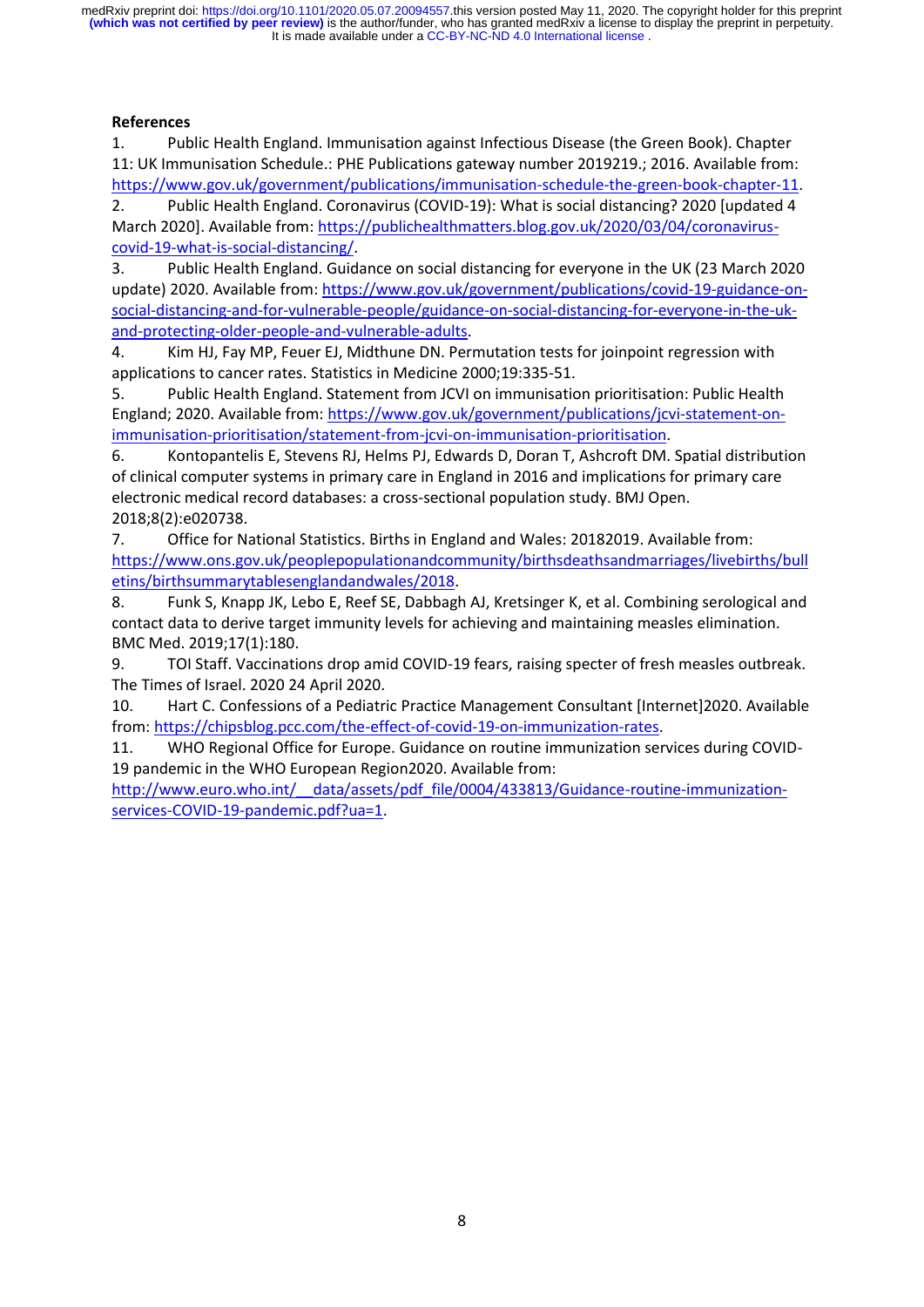### **Figure 2: Hexavalent and MMR weekly vaccination counts in 2019 and 2020**





Hexavalent vaccine